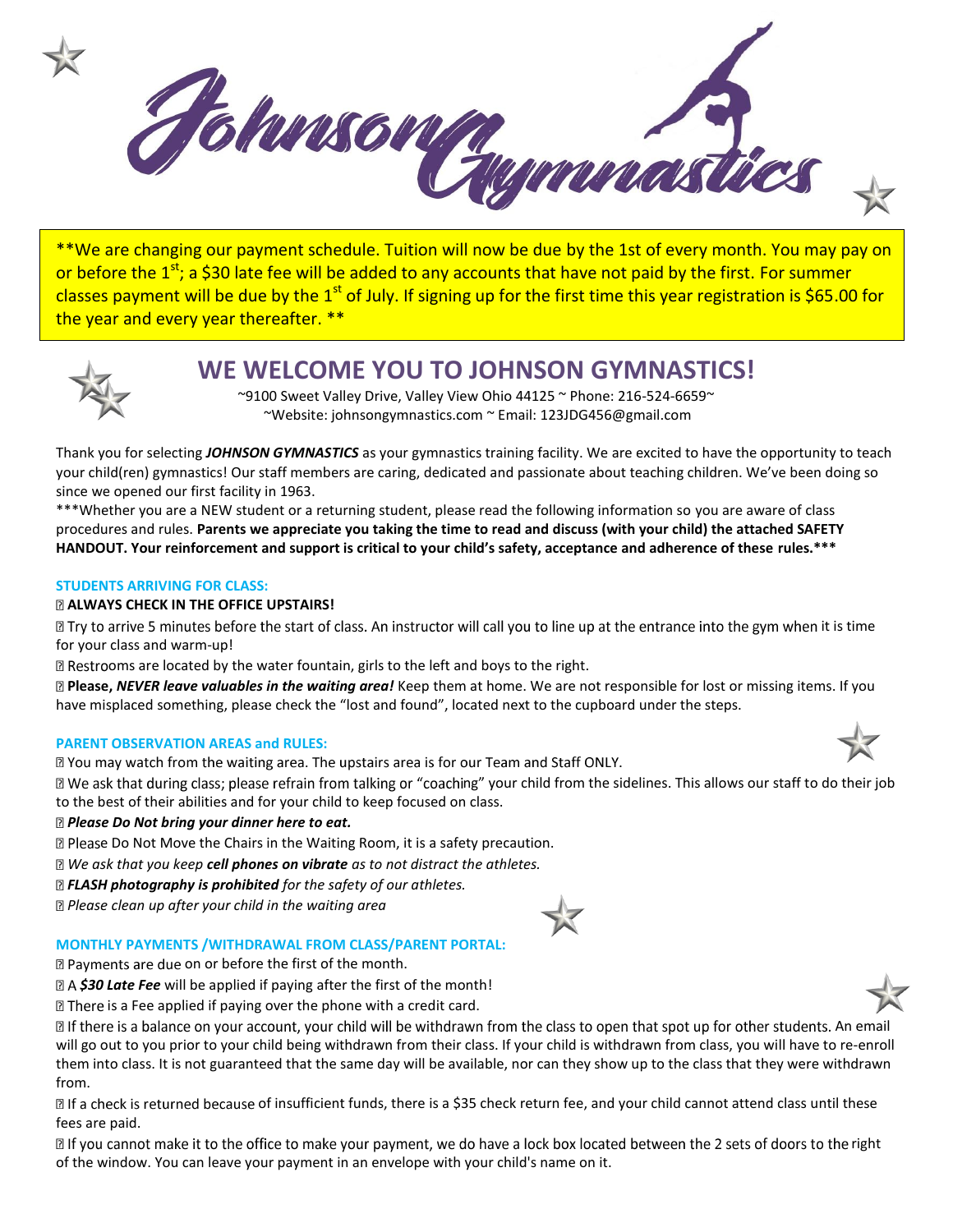I The last week of the month, you will receive an email reminding you that payment is due for the next month. A sign will also be posted on the door.

If As a courtesy you will also receive an email if payment is not received by the end of the first week of the month. I Please check the Parent Portal to see if you have a balance and to update your information. You can also see your payments and

**D** We plan to have automatic and online payment available for the Fall 2022 season.

#### **WHAT TO EXPECT DURING CLASS:**

print off receipts.

*Each class will start with a 5 -15 minute warm-up activity depending on the class. This is a very important part of the class. A*  thorough warm-up is needed to help prevent muscle strain. Please try to be on time for your class. Gymnasts will be escorted into the gym by a staff member.

The gymnasts will be using the balance beams, uneven bars, vault, trampoline and some of the floor area. Tumblers will be using the floor and trampoline only, our preschoolers will use the preschool room for the first part of their classes.

#### **GYMNASTICS & TUMBLING ATTIRE:**

**GIRLS** are required to wear a LEOTARD (no skirt attached) and barefoot to class. Gymnastics/Tumbling spandex shorts are optional. I Hair should always be pulled back in a ponytail before entering into the gym (please NO beads).

**D** NO jewelry. If pierced earrings cannot be removed, we ask that you use a piece of white athletic tape to cover them. Tape is available at the service counter for earrings only.

**BOYS** are required to wear athletic style shorts, (no snaps, buttons or zippers) and a t-shirt or tank top that can be tucked into the shorts.

**Parents/Guardian** assisting in the Rock-n-Rollers class please wear comfortable workout clothes (NO jeans or shoes), NO cell phones in the gym. Parents are there to assist their child in the class.

**ABSENCE POLICY and MAKE-UP CLASSES:** Students are allowed only **ONE excused absence per month** for a make-up. If your child will be absent please call before the start of his/her class to report the absence. Make-ups need to be scheduled with the office, not the instructor. Walk ins will not be permitted to make up in any class! *NO MAKE-UPS IN THE SUMMER.* 

**INJURIES IN THE FACILITY**: Students that are injured during a class time and are restricted or prohibited on attending classes for any period of time, a doctor's note is required to prorate credit, make-up or hold a spot in their class. A doctor's note is also required in order to resume any class. If any restrictions or limitations, that must be on the doctors note.

## **PRESCHOOL AND RECREATIONAL PROGRAMS:**

**RISING STARS PROGRAM** *(For girls and boys ages 2 – 5)***/SHOOTING STARS PROGRAM(***For girls aged 4 - 6.)* Through the use of a defined set of skills, our Staff focuses the children's activities toward the development of locomotor skills, hand-eye coordination drills, rhythmic activities, socialization games, balance and agility. Many fundamental gymnastics skills are used to enhance the progress of each individual. Our Staff is well trained and quite diverse in their approach to a fun, yet safe and progressive physical and social development program. These classes are separated by age. **Rising Stars:** Tiny Tumblers (3), Little Leapers (4), Junior Jumpers (5). **Shooting Stars:** Super Springers (6), Little Elites (4-6)\*, Fierce Flippers (5-6)\*.

**GYMMASTER PROGRAM**: *For girls ages 7 years and older.* On each event, nationally recognized skill progressions will be taught. **The GymMaster Program**, has four levels. They are divided according to their skills:

GymMaster 1 - Beginners, GymMaster 2 - Intermediate, GymMaster 3 - Advanced & GymMaster 4 - Intermediate/Advance **CHEERMASTER PROGRAM**: **For girls or boys ages 7 and older**. This class is strictly using the floor and/or tumble track. Students work on their tumbling skills, which include cartwheels, round offs, backhand springs, tucks, jumps etc.

**CheerMasters** - For the beginner with no experience level of tumbling, and the intermediate tumblers that have their backhand springs/tucks with no or little help.

**\*Teacher Recommendation**

#### **EXTRA ACTIVITIES:**

*Birthday Parties* - call the office to book your party. We offer Birthday Parties on Saturday's after 3:30pm or Sunday's after 11:00am. Parties are 2 hours; 1 hour in the gym and 1 hour in our party room. For more details, please see our brochure on our website. Prices start at \$250.

*Field Trips* - are designated for pre-school and school aged children. Typically they are 1 hour long. For more details, please see brochure on our website